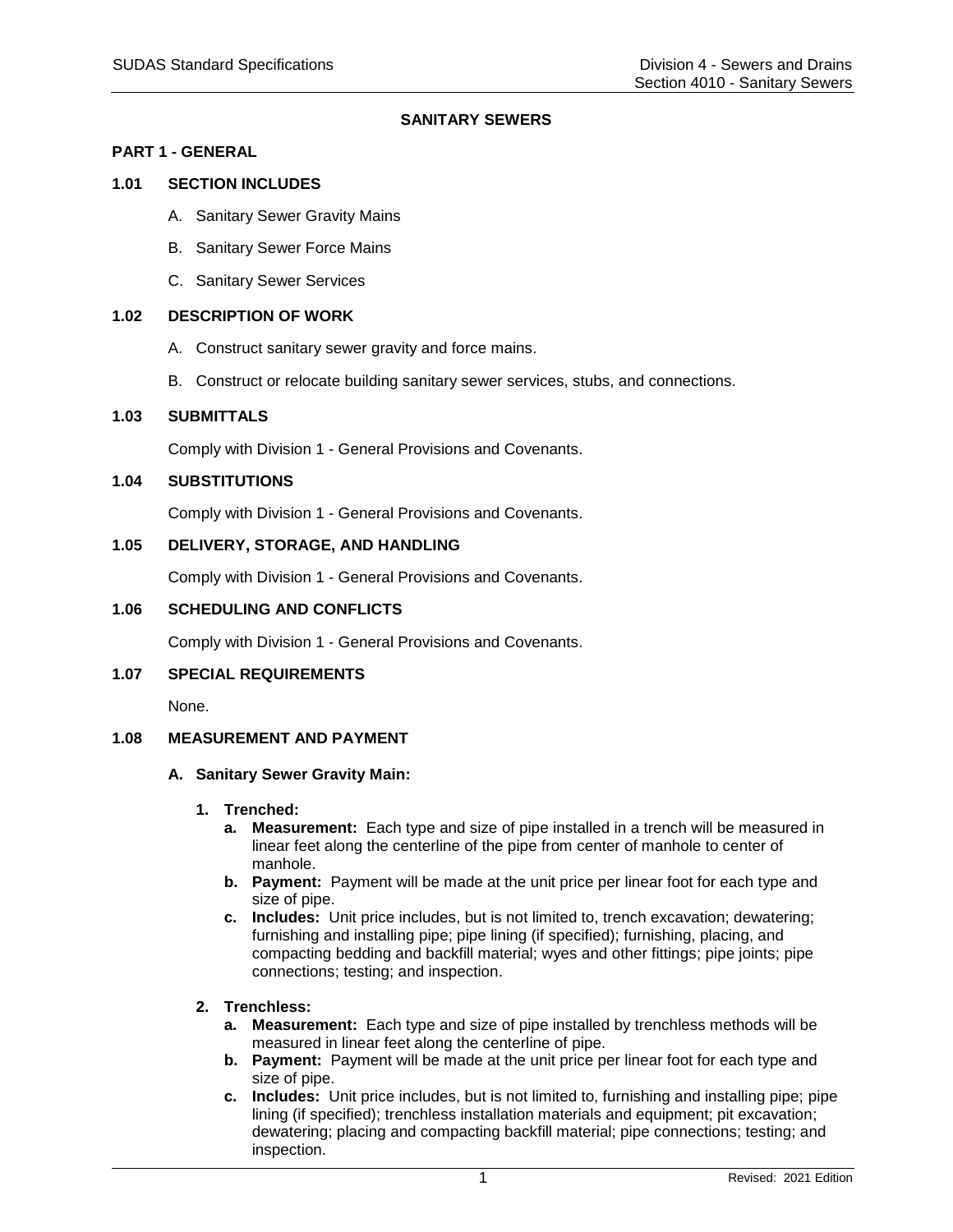# **1.08 MEASUREMENT AND PAYMENT (Continued)**

## **B. Sanitary Sewer Gravity Main with Casing Pipe:**

- **1. Trenched:**
	- **a. Measurement:** Each type and size of pipe installed with a casing pipe in a trench will be measured in linear feet along the centerline of the casing pipe, from end of casing to end of casing.
	- **b. Payment:** Payment will be made at the unit price per linear foot for each type and size of carrier pipe.
	- **c. Includes:** Unit price includes, but is not limited to, furnishing and installing both carrier pipe and casing pipe; pipe lining (if specified); trench excavation; dewatering; furnishing, placing, and compacting bedding and backfill material; furnishing and installing annular space fill material; casing spacers; pipe connections; testing; and inspection.

## **2. Trenchless:**

- **a. Measurement:** Each type and size of pipe installed by trenchless methods with a casing pipe will be measured in linear feet along the centerline of the casing pipe from end of casing to end of casing.
- **b. Payment:** Payment will be made at the unit price per linear foot for each type and size of carrier pipe.
- **c. Includes:** Unit price includes, but is not limited to, furnishing and installing both carrier pipe and casing pipe; pipe lining (if specified); trenchless installation materials and equipment; pit excavation; dewatering; and placing and compacting backfill material; casing spacers; furnishing and installing annular space fill material; pipe connections; testing; and inspection.

## **C. Sanitary Sewer Force Main:**

# **1. Trenched:**

- **a. Measurement:** Each type and size of pipe installed in an open trench will be measured in linear feet along the centerline of the pipe from the outside wall of the pumping station to the center of manhole, or from the center of manhole to the center of manhole.
- **b. Payment:** Payment will be made at the unit price per linear foot for each type and size of pipe.
- **c. Includes:** Unit price includes, but is not limited to, trench excavation; dewatering; furnishing and installing pipe; furnishing, placing, and compacting bedding and backfill; wyes and other fittings; pipe joints; testing; and inspection.

# **2. Trenchless:**

- **a. Measurement:** Each type and size of pipe installed by trenchless methods will be measured in linear feet along the centerline of the pipe.
- **b. Payment:** Payment will be made at the unit price per linear foot for each type and size of pipe.
- **c. Includes:** Unit price includes, but is not limited to, furnishing and installing pipe; trenchless installation materials and equipment; pit excavation; dewatering; placing and compacting backfill material; pipe connections; testing; and inspection.

### **D. Sanitary Sewer Force Main with Casing Pipe:**

### **1. Trenched:**

- **a. Measurement:** Each type and size of pipe installed with a casing pipe in a trench will be measured in linear feet along the centerline of the casing pipe.
- **b. Payment:** Payment will be made at the unit price per linear foot for each type and size of pipe.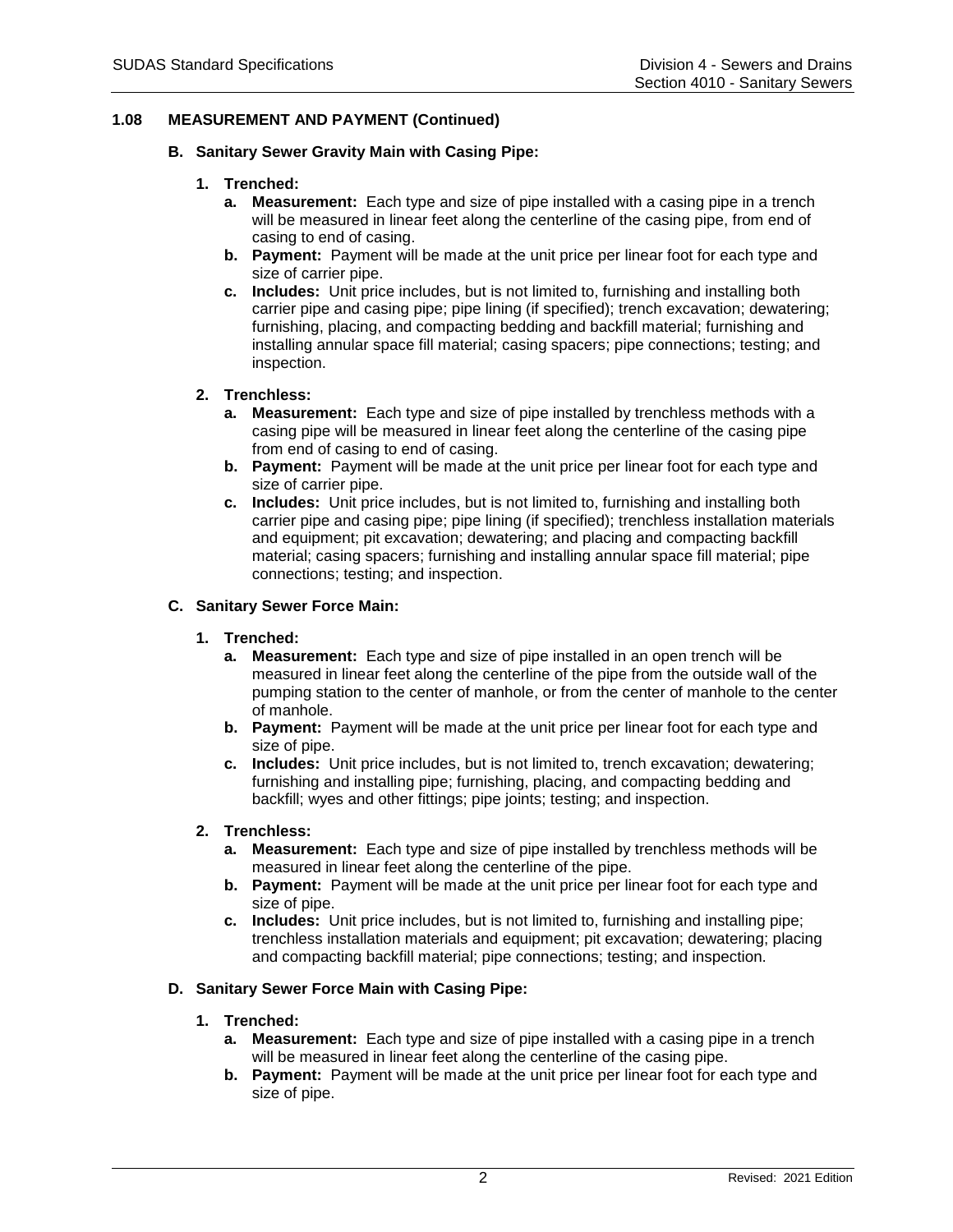# **1.08 MEASUREMENT AND PAYMENT (Continued)**

**c. Includes:** Unit price includes, but is not limited to, furnishing and installing both carrier pipe and casing pipe; trench excavation; dewatering; furnishing, placing, and compacting bedding and backfill material; furnishing and installing annular space fill material; casing spacers; pipe connections; testing; and inspection.

### **2. Trenchless:**

- **a. Measurement:** Each type and size of pipe installed by trenchless methods with a casing pipe will be measured in linear feet along the centerline of the casing pipe.
- **b. Payment:** Payment will be made at the unit price per linear foot for each type and size of carrier pipe.
- **c. Includes:** Unit price includes, but is not limited to, furnishing and installing both carrier pipe and casing pipe; trenchless installation materials and equipment; pit excavation; dewatering; placing and compacting backfill material; casing spacers; furnishing and installing annular space fill material; pipe connections; testing; and inspection.
- **E. Sanitary Sewer Service Stub:** The portion of the sanitary sewer service from the main to a point 10 feet outside of the right-of-way line or as specified in the contract documents (comply with [Figure 4010.201\)](https://intrans.iastate.edu/app/uploads/sites/15/2020/02/4010_201.pdf).
	- **1. Measurement:** Each type and size of pipe will be measured in linear feet along the centerline of the pipe from the end of the pipe to the centerline of the sewer main.
	- **2. Payment:** Payment will be made at the unit price per linear foot for each type and size of sanitary sewer service stub.
	- **3. Includes:** Unit price includes, but is not limited to, trench excavation; furnishing and installing pipe; furnishing, placing, and compacting bedding and backfill material; tap; fittings; testing; and inspection.
- **F. Sanitary Sewer Service Relocation:** The portion of an existing sanitary sewer service in a zone of conflict.
	- **1. Measurement:** Each completed relocation will be counted.
	- **2. Payment:** Payment will be made at the unit price for each relocation.
	- **3. Includes:** Unit price includes, but is not limited to, removal of existing pipe, trench excavation, furnishing new pipe and bedding material, placing and compacting bedding and backfill material, connection back to existing service, compaction, testing, and inspection.

### **G. Sewage Air Release Valve and Pit:**

- **1. Measurement:** Each completed installation, including valve, accessories, and pit, will be counted.
- **2. Payment:** Payment will be made at the unit price for each sewage air release valve and pit.
- **3. Includes:** Unit price includes, but is not limited to, excavation; furnishing, placing, and compacting bedding and backfill material; and testing.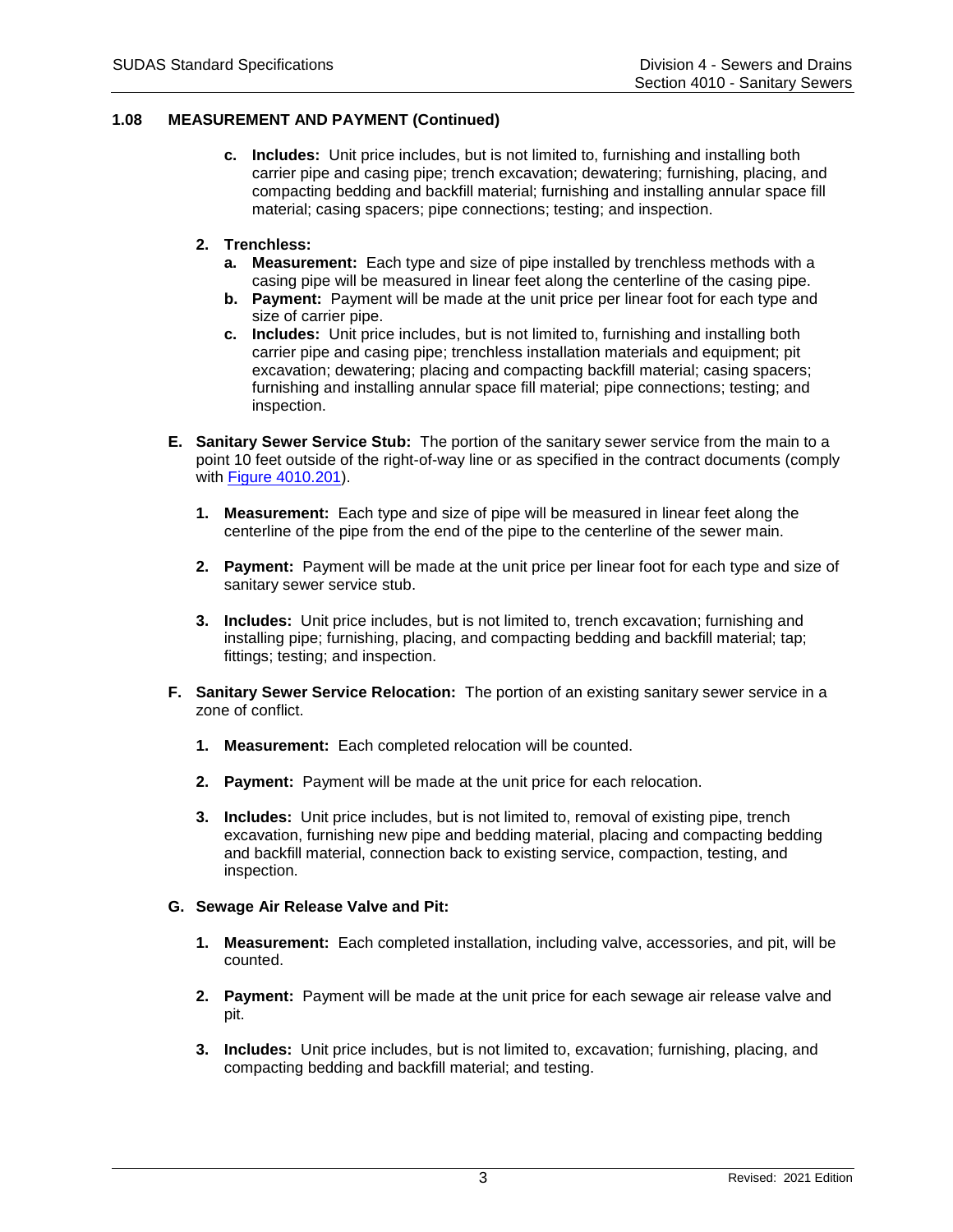# **1.08 MEASUREMENT AND PAYMENT (Continued)**

### **H. Removal of Sanitary Sewer:**

- **1. Measurement:** Each type and size of pipe removed will be measured in linear feet from end to end.
- **2. Payment:** Payment will be at the unit price per linear foot for each type and size of pipe.
- **3. Includes:** Unit price includes, but is not limited to, removal, disposal, and capping (if specified) of pipe; and furnishing, placing, and compacting backfill material.

### **I. Sanitary Sewer Cleanout:**

- **1. Measurement:** Each sanitary sewer cleanout will be counted.
- **2. Payment:** Payment will be made at the unit price for each cleanout.
- **3. Includes:** Unit price includes, but is not limited to, plug at the end of the main, fittings, riser pipe, cap with screw plug, casting, and concrete casting encasement.
- **J.** Connection to Existing Manhole: Comply with [Section 6010, 1.08, G.](https://intrans.iastate.edu/app/uploads/sites/15/2020/02/6010.pdf#page=3)

## **K. Sanitary Sewer Abandonment, Plug:**

- **1. Measurement:** Each plug will be counted.
- **2. Payment:** Payment will be made at the unit price for each plug installed.
- **3. Includes:** Unit price includes, but is not limited to, trench excavation (if necessary), cutting pipe (if required), furnishing and placing plug materials, and placing and compacting backfill material.

# **L. Sanitary Sewer Abandonment, Fill and Plug:**

- **1. Measurement:** Each size of sanitary sewer to be abandoned by filling and plugging will be measured in linear feet.
- **2. Payment:** Payment will be at the unit price per linear foot for each size of pipe filled and plugged.
- **3. Includes:** Unit price includes but is not limited to, trench excavation (if necessary), cutting pipe (if required), furnishing and placing pipe fill material, furnishing and placing plug materials, and placing and compacting backfill material.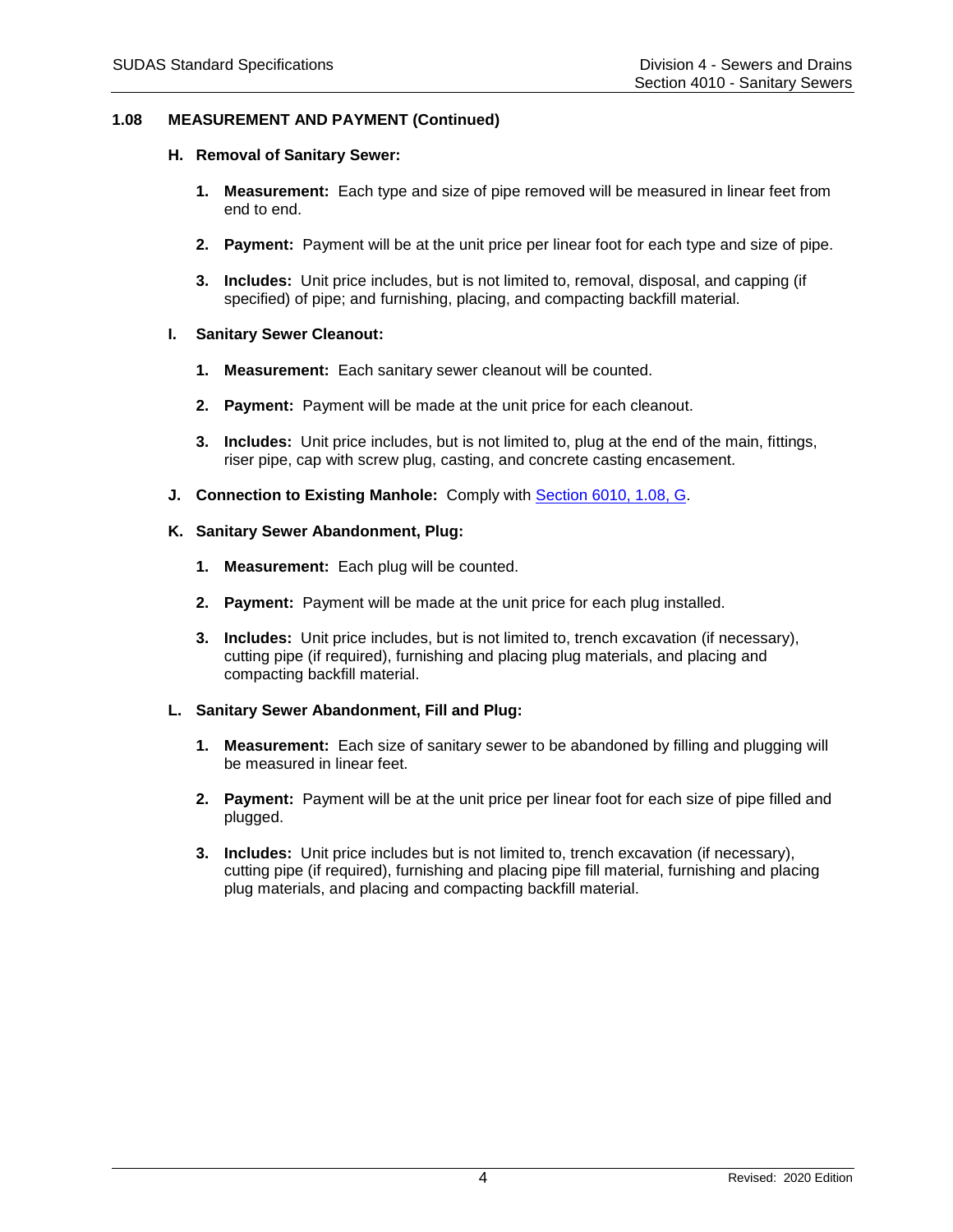# **PART 2 - PRODUCTS**

## **2.01 SANITARY SEWER (Gravity Mains)**

## **A. Solid Wall Polyvinyl Chloride Pipe (PVC) 8 inch to 15 inch:**

- 1. Comply with ASTM D 3034, SDR 26, unless SDR 35 is specified.
- 2. Pipe stiffness per ASTM D 2412.
	- a. SDR 26: Minimum pipe stiffness of 115 psi.
	- b. SDR 35: Minimum pipe stiffness of 46 psi.
- 3. PVC plastic meeting ASTM D 1784, Cell Classification 12454 or 12364.
- 4. Integral bell and spigot joints with elastomeric seals complying with ASTM D 3212 and ASTM F 477.

## **B. Solid Wall Polyvinyl Chloride Pipe (PVC) 18 inch to 27 inch:**

- 1. Comply with ASTM F 679.
- 2. Pipe stiffness per ASTM D 2412, 46 psi.
- 3. PVC plastic meeting ASTM D 1784, Cell Classification 12454 or 12364.
- 4. Integral bell and spigot joints with elastomeric seals complying with ASTM D 3212 and ASTM F 477.

### **C. Corrugated Polyvinyl Chloride Pipe (PVC) 8 inch to 36 inch:**

- 1. Comply with ASTM F 949, smooth interior, corrugated exterior.
- 2. Pipe stiffness per ASTM D 2412. a. 8 inch to 10 inch: Minimum pipe stiffness of 115 psi, unless 46 psi is specified. b. 12 inch to 36 inch: Minimum pipe stiffness of 46 psi.
- 3. PVC resin meeting ASTM D 1784, Cell Classification 12454.
- 4. Integral bell and spigot joints with elastomeric seals complying with ASTM D 3212 and ASTM F 477.

### **D. Closed Profile Polyvinyl Chloride Pipe (PVC) 21 inch to 36 inch:**

- 1. Comply with ASTM F 1803.
- 2. Pipe stiffness per ASTM D 2412, 46 psi.
- 3. PVC plastic meeting ASTM D 1784, Cell Classification 12364.
- 4. Integral bell and spigot joints with elastomeric seals complying with ASTM D 3212 and ASTM F 477.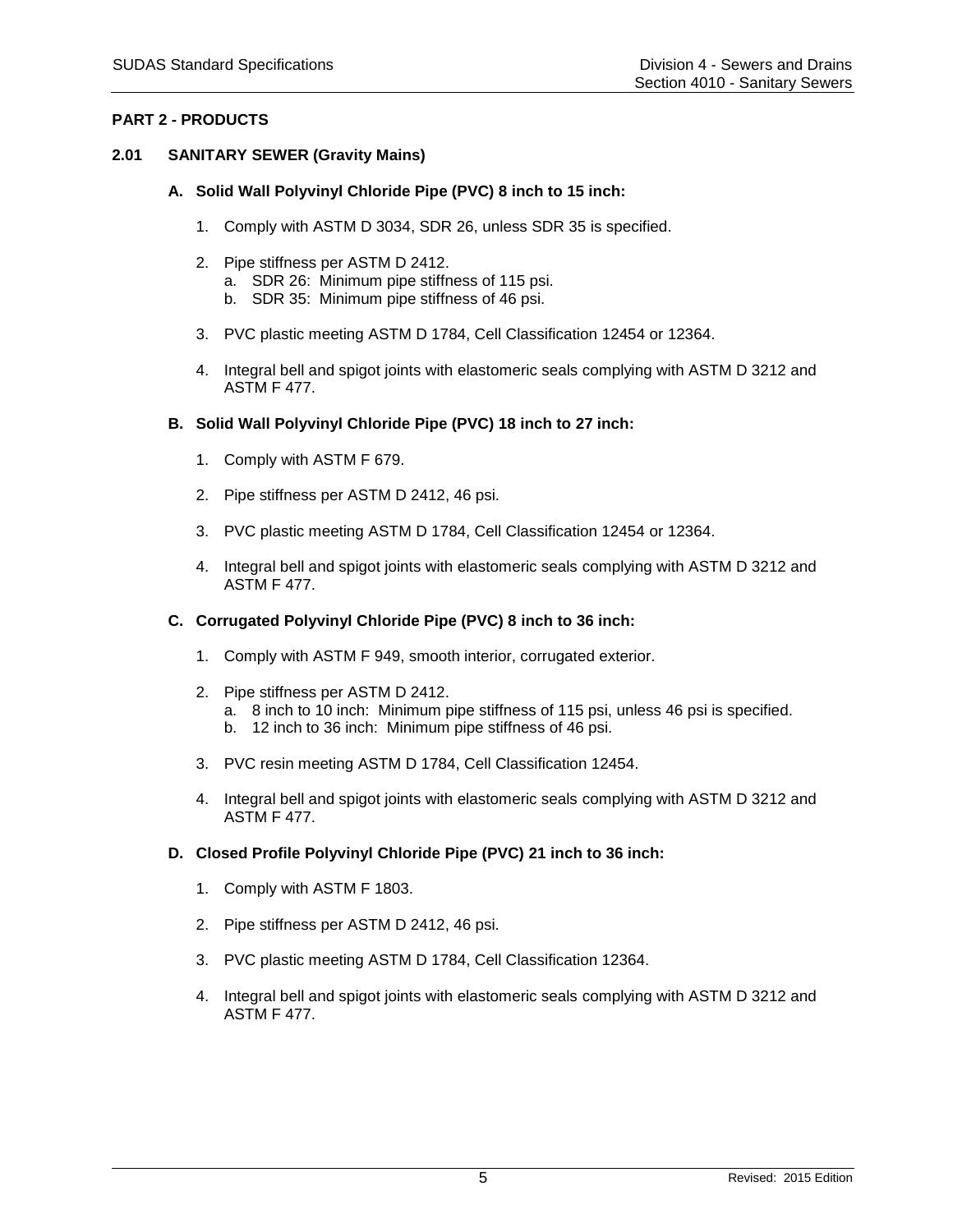## **2.01 SANITARY SEWER (Gravity Mains) (Continued)**

### **E. Polyvinyl Chloride Composite Pipe (truss type PVC) 8 inch to 15 inch:**

- 1. Comply with ASTM D 2680. Pipe constructed with truss-type structure between inner and outer PVC walls with voids filled with lightweight concrete.
- 2. Pipe stiffness per ASTM D 2412, 200 psi.
- 3. PVC plastic meeting ASTM D 1784, Cell Classification 12454.
- 4. Integral bell and spigot joints with elastomeric seals complying with ASTM D 3212 and F 477.

### **F. Reinforced Concrete Pipe (RCP) 18 inch to 144 inch:**

### **1. General:**

- a. Comply with ASTM C 76 (AASHTO M 170).
- b. Minimum Class IV (3000D), Wall B.
- c. Tongue and groove joints.
- d. Rubber O-ring or profile gasket flexible joint complying with ASTM C 443.

### **2. Pipe Lining:**

- a. Epoxy Coal Tar:
	- 1) Coat interior pipe barrel and all joint surfaces with two-component coal-tar epoxypolyamide black paint or approved equal.
	- 2) Lining Material: Steel Structures Painting Council (SSPC) Specification No. 16, Table 1.
		- a) Minimum epoxy resin content 34% to 35% by dry film weight.
		- b) Minimum sag resistance 40 mils.
		- c) Minimum solids 80% by volume.
	- 3) Apply according to lining material manufacturer's recommendations.
- b. PVC:
	- 1) Minimum thickness of 0.65 inch.
	- 2) Locking extensions extruded from the same material as the liner a minimum of 0.375 inches tall spaced a maximum of 2.5 inches.
	- 3) Liner to cover the entire interior of the concrete pipe.
	- 4) Minimum tensile strength of liner is 2200 psi with a minimum elongation of 200% at breaking.
	- 5) Meet EPA 9090 for chemical resistance.
	- 6) Free of cracks, cleavages, pinholes, or other defects.
	- 7) Joint sealer strip to be from the same material as the liner.
- c. HDPE:
	- 1) Minimum thickness of 0.064 inches according to ASTM D5199.
	- 2) Minimum density of 0.90 g/cm<sup>3</sup>.
	- 3) Meet EPA 9090 for chemical resistance.
	- 4) Locking extensions made from the same material as the liner with minimum pullout strength of 14,000 pounds per square foot.
	- 5) Free of cracks, cleavages, pinholes, or other defects.
	- 6) Joint sealer strip to be from the same material as the liner.
	- 7) If gasketed joints, comply with ASTM F 477 and ability to withstand a minimum groundwater pressure equal to that of the pipe liner or 20 psi, whichever is greater.

### **G. Ductile Iron Pipe (DIP) 8 inch to 54 inch:**

### **1. General:**

- a. Comply with AWWA C151.
- b. Minimum thickness Class 52.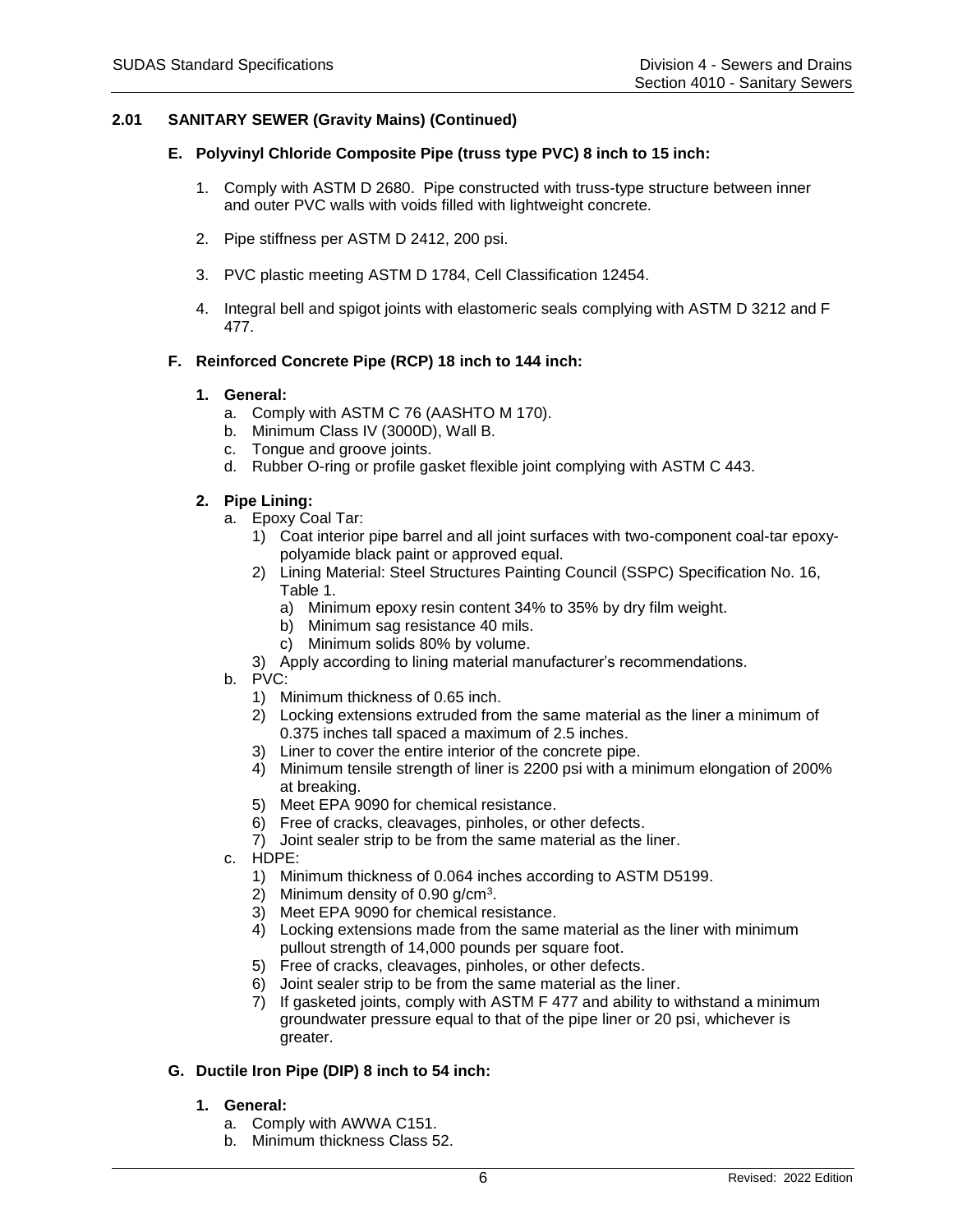# **2.01 SANITARY SEWER (Gravity Mains) (Continued)**

## **2. Interior Linings:**

- a. Provide interior lining for ductile iron pipe and fittings used for all gravity sewers and drop connections.
- b. Use linings specifically designed for sanitary sewer applications, such as ceramic epoxy. Other lining types may be allowed upon approval of the Engineer.
- c. Apply lining to interior of unlined ductile iron pipe and fittings according to the published specifications from the manufacturer.
- d. Seal all cut ends and repair field damaged areas according to the manufacturer's recommendations.
- **3. Exterior Coating:** Asphalt.
- **4. Joints:** Push-on complying with AWWA C111.
- **5. Fittings:** Mechanical complying with AWWA C110 or AWWA C153.

### **6. Polyethylene Encasement:**

- a. Comply with AWWA C105.
- b. Minimum thickness of 8 mils.
- c. Use for all ductile iron pipe and fittings in buried service.

### **H. Vitrified Clay Pipe (VCP) 8 inch to 42 inch:**

- 1. Pipe and fittings complying with ASTM C 700.
- 2. Compression joints complying with ASTM C 425 for plain end pipe or bell and spigot pipe.
- 3. Test according to ASTM C 301.

## **I. Double Walled Polypropylene Pipe 12 inch to 30 inch:**

- 1. Comply with ASTM F 2764.
- 2. Minimum pipe stiffness per ASTM D 2412, 46 psi.
- 3. Integral bell and spigot joint complying with ASTM D 3212 and ASTM F 477.

### **J. Triple Walled Polypropylene Pipe 30 inch to 36 inch:**

- 1. Comply with ASTM F 2764.
- 2. Minimum pipe stiffness per ASTM D 2412, 46 psi.
- 3. Integral bell and spigot joint complying with ASTM D 3212 and ASTM F 477.

## **2.02 SANITARY SEWER FORCE MAINS**

- **A. Ductile Iron Pipe (DIP) 4 inch to 54 inch:** Comply with the DIP requirements in Section 4010, 2.01. If joint restraints are specified, comply with [Section 5010, 2.03.](https://intrans.iastate.edu/app/uploads/sites/15/2020/02/5010.pdf#page=5)
- **B. Polyvinyl Chloride Pipe (PVC):** Comply with the requirements in [Section 5010, 2.01](https://intrans.iastate.edu/app/uploads/sites/15/2020/02/5010.pdf#page=4) for PVC pipe. Provide restrained joints when specified.
- **C. Fusible PVC and HDPE Pipe:** Comply with the requirements in [Section 5011, 2.01.](https://intrans.iastate.edu/app/uploads/sites/15/2021/11/5011.pdf#page=4)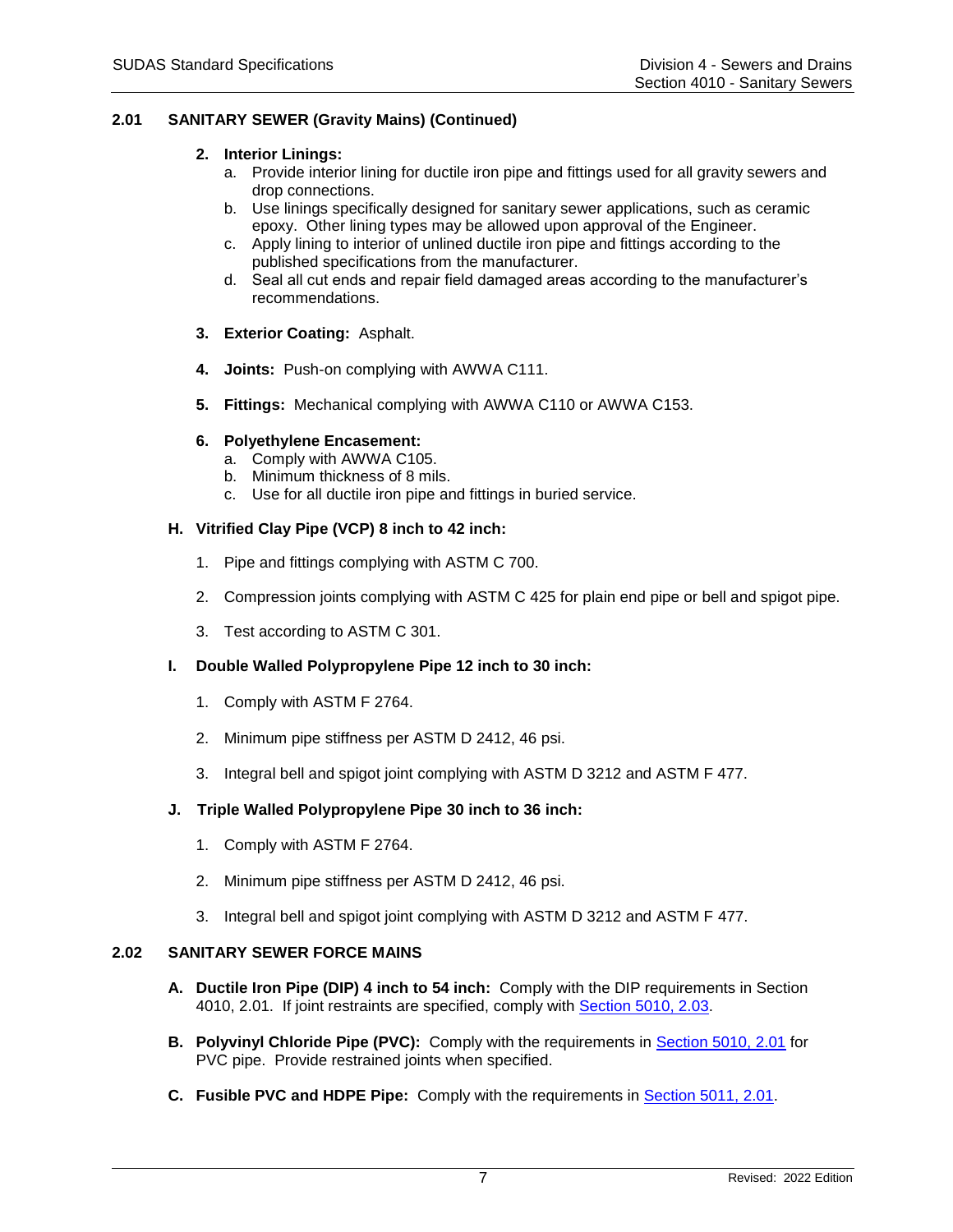# **2.02 SANITARY SEWER FORCE MAINS (Continued)**

### **D. Sewage Air Release Valve:**

**1. General:** Consists of an elongated tapered or conical body and a float to operate (open and close) under pressure without spillage. Provide valves suitable for pressures up to 150 psi. Use a float with a linkage connection to the seal plug assembly to prevent irregular air release and protect the connecting rod. Ensure the bottom of the valve body is sloped or funnel-shaped to encourage the accumulated sewage and solids to drain from the valve. Preserve a volume of air at all times between the liquid sewage and the seal plug assembly. Provide a flushing port with attachments for backwashing.

## **2. Materials:**

- **a. Body and Cover:**
	- 1) Stainless Steel: ASTM A 351.
	- 2) Cast Iron: ASTM A 126, Grade B.
	- 3) Ductile Iron: ASTM A 536, Grade 65-45-12.
	- 4) Other corrosion resistant materials.
- **b. Internal Metal Components:** Stainless steel.
- **c. Float:** Stainless steel, ASTM A 240, Type 304 or Type 316, or foamed polypropylene.
- **d. Seal Plug Assembly:** Stainless steel, foamed polypropylene, EPDM rubber, Nitrile (Buna-N) rubber, and reinforced nylon.
- **3. Tapping Saddle:** Stainless steel or nylon.
- **4. Pit:** Construct according to [Figure 4010.202.](https://intrans.iastate.edu/app/uploads/sites/15/2020/02/4010_202.pdf)
- **E. Tracer Wire:** Comply with [Section 5010, 2.05.](https://intrans.iastate.edu/app/uploads/sites/15/2020/02/5010.pdf#page=6) Tracer wire will be required on all force mains.

### **F. Tracer Wire Station:**

- 1. Two internal terminals with shunt.
- 2. Five to six foot plastic post (color as specified by the Jurisdiction).
- 3. Removable top cap with lock.
- 4. Decals indicating "Sewer Force Main" or similar language.

### **2.03 CASING PIPE**

Comply with [Section 3020, 2.02](https://intrans.iastate.edu/app/uploads/sites/15/2020/02/3020.pdf#page=2) for casing pipe requirements.

### **2.04 SANITARY SEWER SERVICES**

### **A. Connection to Main:**

### **1. PVC Main:**

- a. Preformed wye or tee service fitting with integral bell and spigot joints with elastomeric seals complying with ASTM D 3034 or ASTM F 949.
- b. Preformed saddle wye or saddle tee for service tap complying with ASTM D 3034 or ASTM F 949.
- c. PVC plastic meeting ASTM D 1784, Cell Classification 12454.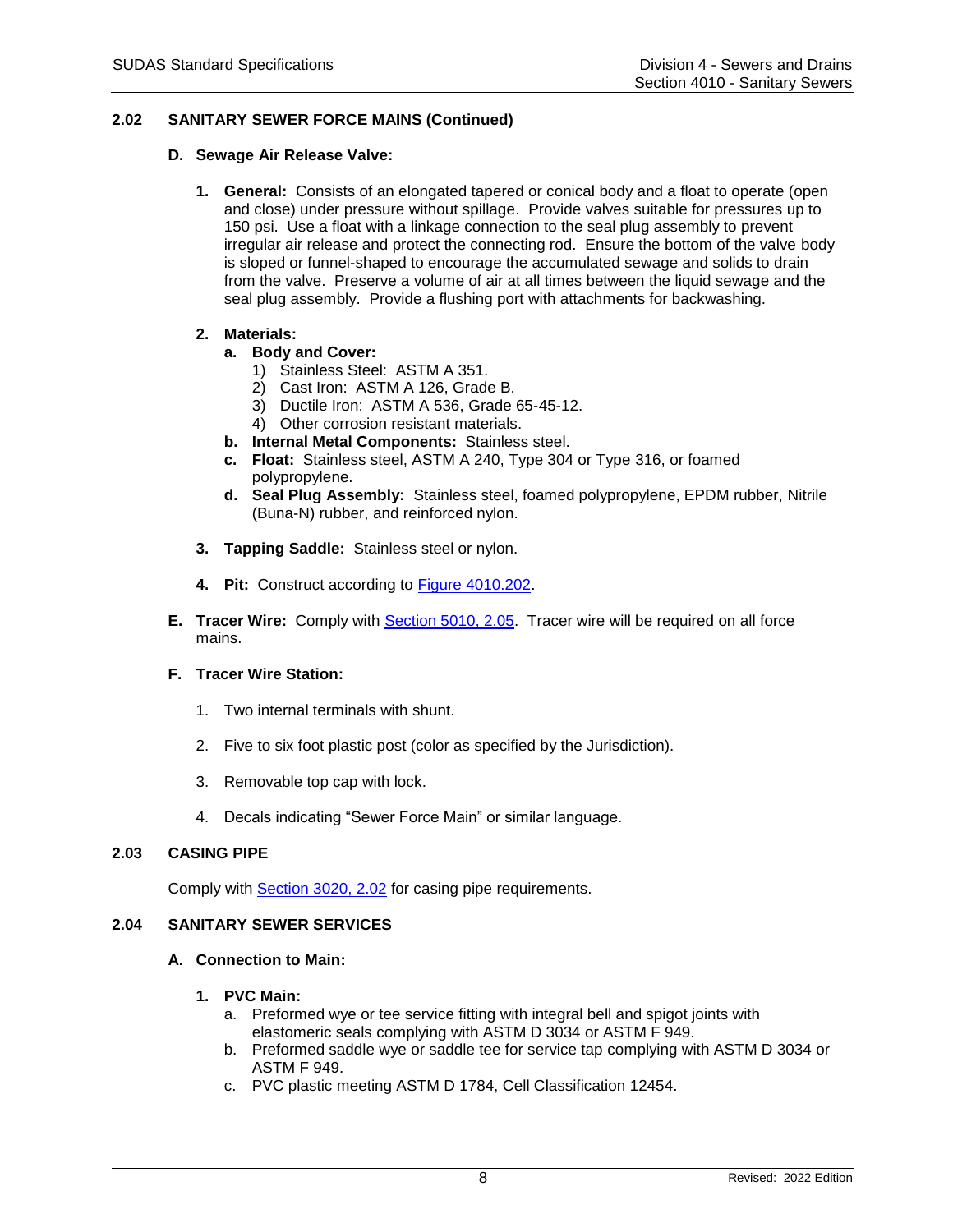# **2.04 SANITARY SEWER SERVICES (Continued)**

## **2. PVC Composite Main:**

- a. Preformed wye or tee service fitting with integral bell and spigot joints with elastomeric seals complying with ASTM D 3212.
- b. Preformed saddle wye or saddle tee for service tap complying with ASTM D 2680.
- **3. RCP Main:** Preformed saddle wye or saddle tee service tap designed for use with RCP.

## **4. VCP Main:**

- a. Precast VCP wye or tee service fitting complying with ASTM C 700 for pipe and ASTM C 425 for compression joints.
- b. Preformed saddle wye or saddle tee service tap designed for use with VCP.

## **5. DIP Main:**

- a. Use DIP wye or tee fittings complying with AWWA C110 or AWWA C153.
- b. Preformed saddle wye or tee services tap designed for use with DIP. Cut the hole for the tap with equipment designed for application.
- **B. Wye and Tee Pipe Stop:** All saddle wye or saddle tee fittings must provide integrally molded pipe stop in the branch for positive protection against service pipe insertion beyond the inside of sewer main pipe wall.
- **C. Service Pipe:** Use products as required by local plumbing code or regulations, if applicable. Otherwise, use the following:
	- **1. PVC:**
		- a. Comply with ASTM D 3034, minimum thickness SDR 23.5 minimum pipe stiffness of 153 psi as per ASTM D 2412.
		- b. PVC plastic meeting ASTM D 1784, Cell Classification 12454.
		- c. Integral bell and spigot type rubber gasket joint complying with ASTM D 3212.
	- **2. DIP:** As specified for sanitary sewer force main, including polyethylene encasement.

## **D. Connection to Existing Service:** Comply with [Section 4050, 2.06.](https://intrans.iastate.edu/app/uploads/sites/15/2020/02/4050.pdf#page=11)

## **2.05 SANITARY SEWER SERVICE RELOCATIONS**

- A. Comply with Section 4010, 2.04 for all materials used for sanitary service relocation.
- B. Use the same nominal size as the existing service being relocated.

### **2.06 SANITARY SEWER CLEANOUT**

Comply with [Figure 4010.203.](https://intrans.iastate.edu/app/uploads/sites/15/2020/02/4010_203.pdf)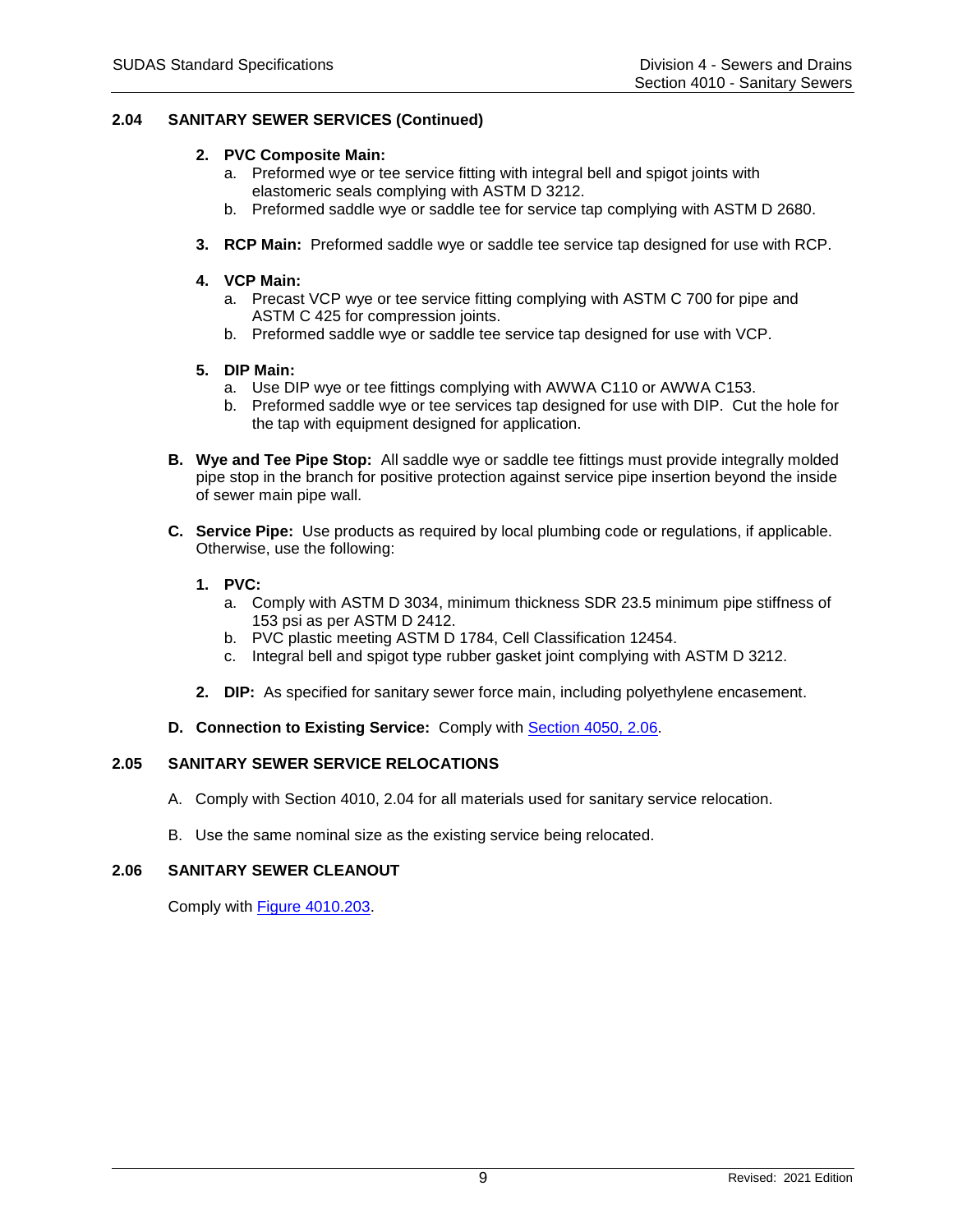## **PART 3 - EXECUTION**

#### **3.01 EXAMINATION**

- A. Verify measurements at site. Make necessary field measurements to accurately determine pipe makeup lengths or closures.
- B. Examine site conditions to ensure construction operations do not pose hazards to adjacent structures or facilities.

### **3.02 GRAVITY SEWER INSTALLATION**

#### **A. General:**

- 1. Install watertight plug to prevent water from entering the existing sewer system.
- 2. Clean pipe interior and joints prior to installation. Keep pipe clean during construction.
- 3. Begin at the lowest point in the line. Lay groove or bell end pointing upstream unless otherwise specified.
- 4. Assemble joints according to Section 4010, 3.04.
- 5. Use a saw to cut ends of pipe flush with inside wall of manholes and structures. Do not use hammer or other means to break pipe.
- 6. Provide manholes as specified in the contract documents.
- 7. Install cap, plug, or bulkhead at exposed ends of pipe upon completion of construction or whenever pipe installation is not in progress.

### **B. Trenched:**

- 1. Excavate trench and provide pipe bedding and backfill material as specified in Section [3010.](https://intrans.iastate.edu/app/uploads/sites/15/2020/02/3010.pdf)
- 2. Prepare trench bottom to design line and grade so that only minor movement of the pipe is necessary after installation.
- 3. Lay pipe to design line and grade. Set field grades to invert of pipes.
- 4. Provide uniform bearing for full pipe barrel length. Excavate bell holes as necessary for uniform support of pipe barrel on bedding material.
- 5. Do not lay pipe in water or on saturated soil or bedding, or allow water to rise in trench around pipe prior to placing backfill material.
- 6. Do not disturb installed pipe and bedding when using movable trench boxes and shields. Block or anchor pipe as necessary to prevent joint displacement.
- 7. Install wye or tee service fitting at each location specified in the contract documents.
- **C. Trenchless:** Comply with [Section 3020.](https://intrans.iastate.edu/app/uploads/sites/15/2020/02/3020.pdf)

### **3.03 SANITARY SEWER INSTALLED WITHIN A CASING PIPE**

Comply with [Section 3020, 3.04](https://intrans.iastate.edu/app/uploads/sites/15/2020/02/3020.pdf#page=4) for installation of sanitary sewer within casing pipe.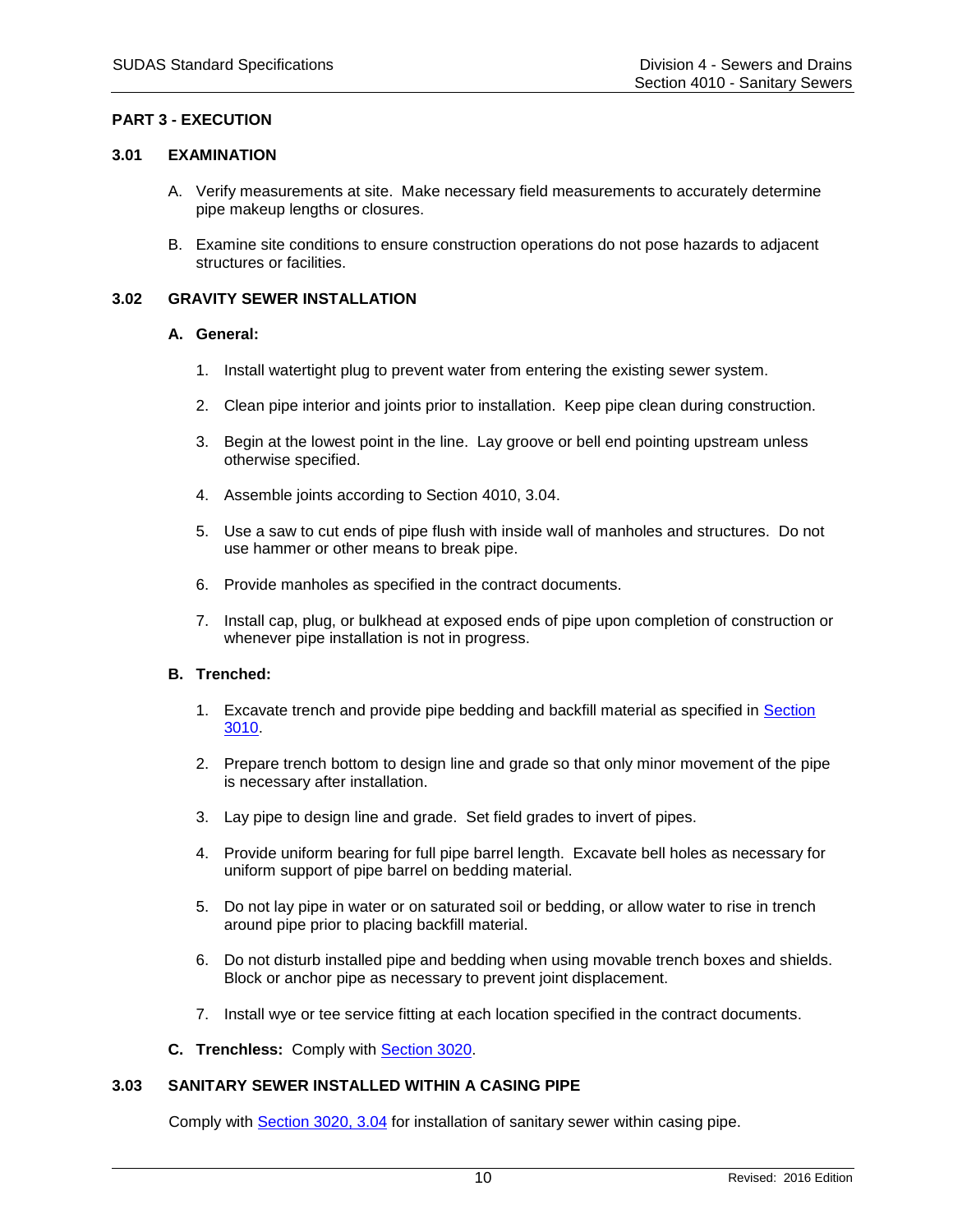## **3.04 GRAVITY MAIN PIPE JOINTING**

### **A. General:**

- 1. Clean joint surfaces to remove soil or foreign material prior to jointing pipe.
- 2. Assemble joints according to pipe manufacturer's recommendations. Use equipment that does not apply damaging forces to pipe joints.

### **B. Polyvinyl Chloride Pipe (PVC) and Polyvinyl Chloride Composite Pipe (truss-type):**

- 1. Coat rubber gasket and joint with soap-based lubricant immediately prior to closing joint.
- 2. Seal ends of PVC composite and closed profile pipe at manholes with the coating recommended by the manufacturer.
- **C. Reinforced Concrete Pipe (RCP):** Coat rubber gasket and joint with soap-based lubricant immediately prior to closing joint.

# **D. Ductile Iron Pipe (DIP):**

- 1. Push-on Joint: Coat gasket and joint with soap-based lubricant immediately prior to closing joint.
- 2. Mechanical Joint: Wash plain end, bell socket, and gasket with soap solution. Press gasket into socket, set gland, and tighten bolts uniformly.
- **E. Polypropylene Pipe:** Coat gasket and bell with lubricant immediately prior to closing joint.

### **F. Connections between Dissimilar Pipes:**

- 1. Use manufactured adapters or couplings approved by the Engineer.
- 2. Where adapters or couplings are not available, the Engineer may authorize use of a Type PC-2 concrete collar as shown on [Figure 4020.211.](https://intrans.iastate.edu/app/uploads/sites/15/2020/02/4020_211.pdf)

## **3.05 FORCE MAIN INSTALLATION**

**A. General:** Install according to [Section 5010.](https://intrans.iastate.edu/app/uploads/sites/15/2020/02/5010.pdf)

### **B. Tracer Wire:**

- 1. Required for all force main installations. Comply with [Section 5010.](https://intrans.iastate.edu/app/uploads/sites/15/2020/02/5010.pdf)
- 2. Install tracer wire station at each end of the force main and at additional locations specified in the contract documents.
- 3. Bury end of tracer wire station 2 feet and compact.

### **3.06 SANITARY SEWER SERVICE STUBS**

- A. Provide sanitary sewer service stubs at locations specified in the contract documents.
- B. Install wye or tee for each service connection.
	- 1. Connection of sanitary service to new sewer main, except RCP:
		- a. Use only factory wye or tees.
		- b. Install according to manufacturer's requirements and Section 4010, 2.04 and 3.04 for joints.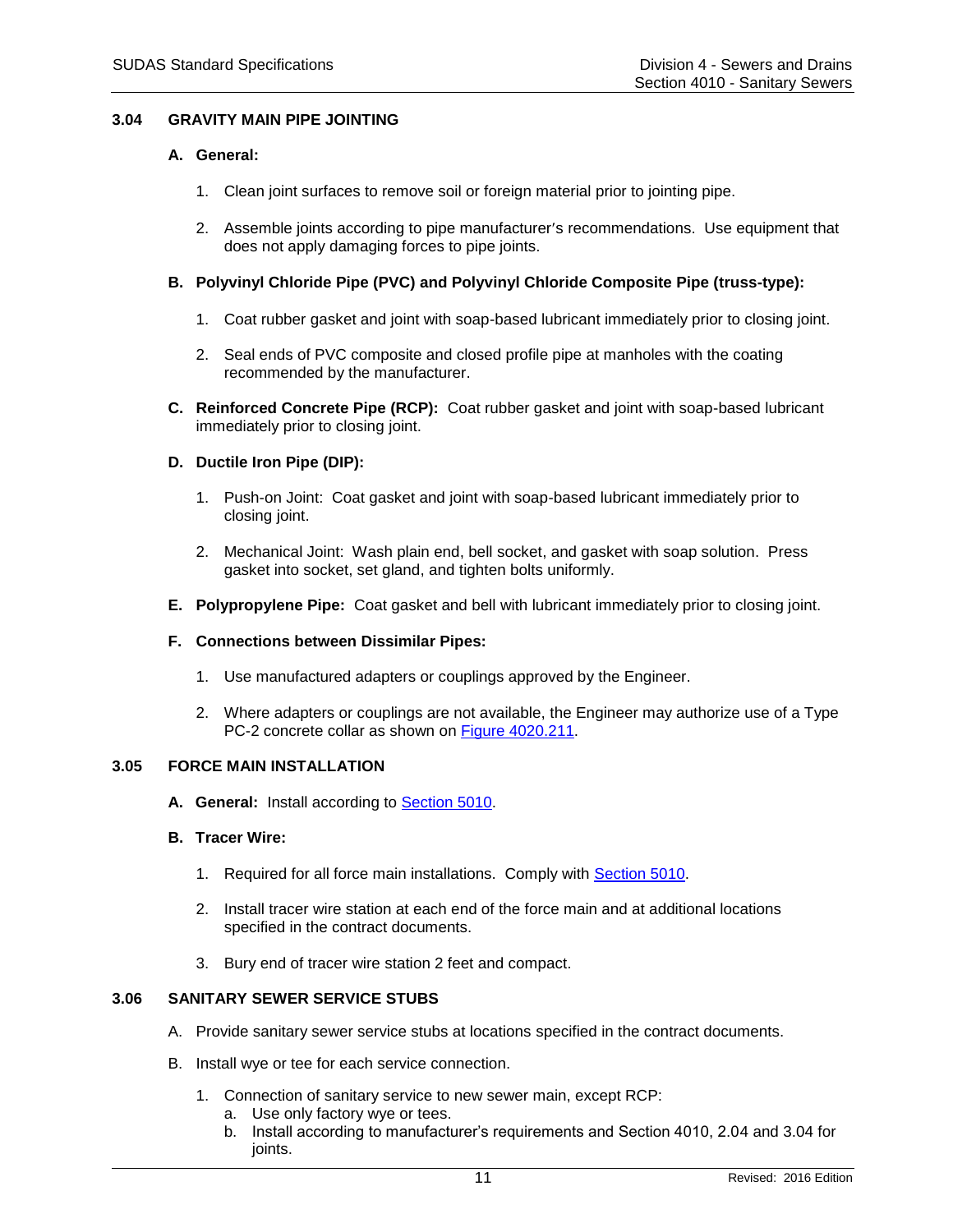# **3.06 SANITARY SEWER SERVICE STUBS (Continued)**

- 2. Connection to existing sewer main and new RCP:
	- a. Cut sewer main for service tap with hole saw or sewer tap drill.
	- b. Use preformed saddle wye or saddle tee for service tap. Use a gasketed saddle with rigid pipe mains and a solvent-cemented saddle with PVC mains.
	- c. Install according to the manufacturer's requirements, but always attach with at least two stainless steel band clamps.
- C. Install service stub from sewer main to a location 10 feet beyond the right-of-way line or as specified in the contract documents. Comply with [Figure 4010.201.](https://intrans.iastate.edu/app/uploads/sites/15/2020/02/4010_201.pdf)
	- 1. Install according to Section 4010, 3.02.
	- 2. Install service stub with a slope between 2% and 5% for 4 inch pipes, and between 1% and 5% for pipes 6 inches and greater.
	- 3. Terminate end of service stub 10 to 12 feet below finished ground elevation or as specified in the contract documents.
	- 4. If the depth of the sewer main causes the service to exceed a depth of 12 feet or a slope of 5%, install a service riser.
	- 5. For undeveloped properties, place watertight stopper, cap, or plug in end of sanitary sewer service. Mark the end of the service line as required by the Jurisdiction or as specified in the contract documents.
	- 6. For reconnection of new service pipe with existing service pipe, comply with the Jurisdiction's plumbing code.

# **3.07 SANITARY SEWER SERVICE RELOCATION**

- A. Relocate existing sanitary sewer services that conflict with new storm or sanitary sewer installations. Existing services located within a conflict zone from 6 inches below the bottom of the proposed sewer pipe to 2 inches above the top of the proposed sewer pipe require relocation.
- B. When a conflicting service is encountered:
	- 1. Determine grades and elevations of the existing service and proposed main.
	- 2. Determine the extent of service replacement necessary to relocate the service outside of the conflict zone while maintaining a minimum 1% slope on the sewer service.
	- 3. If it is not feasible to maintain a minimum slope of 1% on the relocated service, a special design and additional work may be required. Stop work and contact the Engineer. Do not remove sewer service unless directed by the Engineer.
	- 4. If service relocation with a minimum slope of 1% is feasible, proceed with removal and replacement of the existing sanitary sewer service.
		- a. Length of replacement varies. Remove the existing service to the extent necessary to move the service out of the conflict zone.
		- b. Use all new materials complying with Section 4010, 2.04.
		- c. Re-install the service according to Section 4010, 3.02.
		- d. Maintain a minimum 1% grade on relocated service.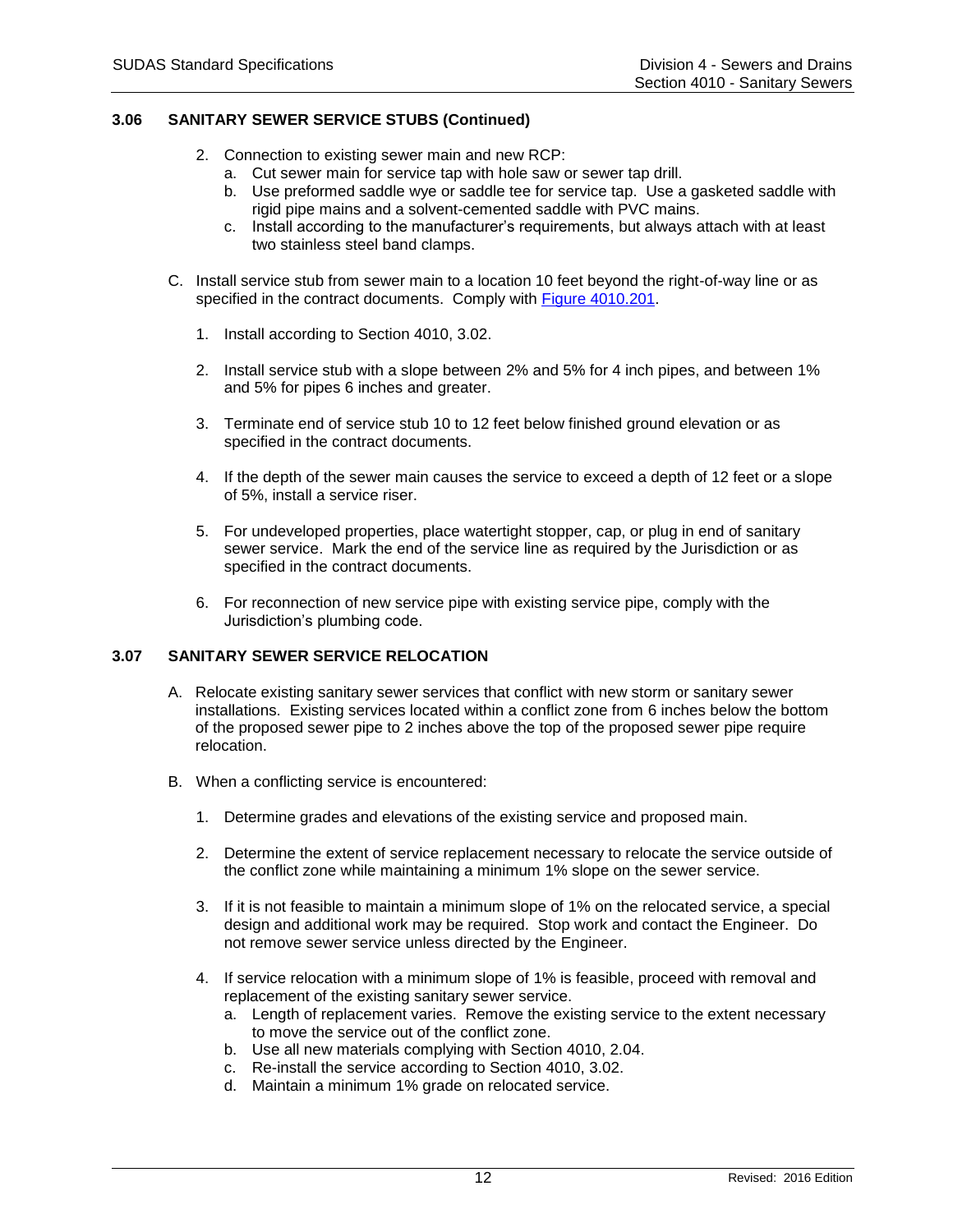## **3.08 SANITARY SEWER ABANDONMENT**

## **A. Plug:**

- 1. Prior to placing the sewer plug, the Engineer will verify the sewer line is not in use.
- 2. Construct sewer plug by completely filling the end of the pipe with concrete. Force concrete into the end of the pipe for a distance of 16 inches, or one-half the pipe diameter, whichever is greater.

## **B. Fill:**

- 1. Prior to filling the sewer, the Engineer will verify the sewer line is not in use.
- 2. If specified in the contract documents, fill the line to be abandoned with flowable mortar, foamed cellular concrete, or CLSM (comply with [Section 3010\)](https://intrans.iastate.edu/app/uploads/sites/15/2020/02/3010.pdf) by gravity flow or pumping.
- 3. Batching, mixing, and placing may be started when temperature is 34°F and rising. Cease mixing and placing when temperature is 38°F or less and falling.

### **3.09 CONNECTION TO EXISTING MANHOLE**

Comply with **Section 6010, 3.05.** 

### **3.10 SANITARY SEWER CLEANOUT**

Provide cleanouts where specified in the contract documents. Comply with [Figure 4010.203.](https://intrans.iastate.edu/app/uploads/sites/15/2020/02/4010_203.pdf)

### **3.11 TOLERANCES**

Apply the following tolerances to utilities installed by open trench construction. For trenchless construction, comply with [Section 3020.](https://intrans.iastate.edu/app/uploads/sites/15/2020/02/3020.pdf)

### **A. Gravity Main:**

- 1. Do not allow horizontal and vertical alignment to vary from design line and grade at any structure by more than 1% of the inside diameter of the pipe or 1/4 inch, whichever is larger.
- 2. Do not allow the horizontal alignment of the pipe to vary from design line at any point along the pipe by more than 1% of the inside diameter of the pipe.
- 3. Low spots holding water exceeding the following depths for each pipe size will be considered unacceptable and must be removed and reinstalled to proper grade.

| <b>Pipe Diameter</b> | <b>Maximum Low Spot Depth</b> |
|----------------------|-------------------------------|
| י8                   | 1/2"                          |
| 10"                  | 1/2"                          |
| 12"                  | 3/4"                          |
| 15"                  | 3/4"                          |
| 18" and Larger       | 5% of Pipe Diameter*          |

\* Measured to the nearest 1/2"

**B. Force Main:** Do not allow horizontal and vertical alignment of trenched force mains to vary from design line and grade by more than 3 inches.